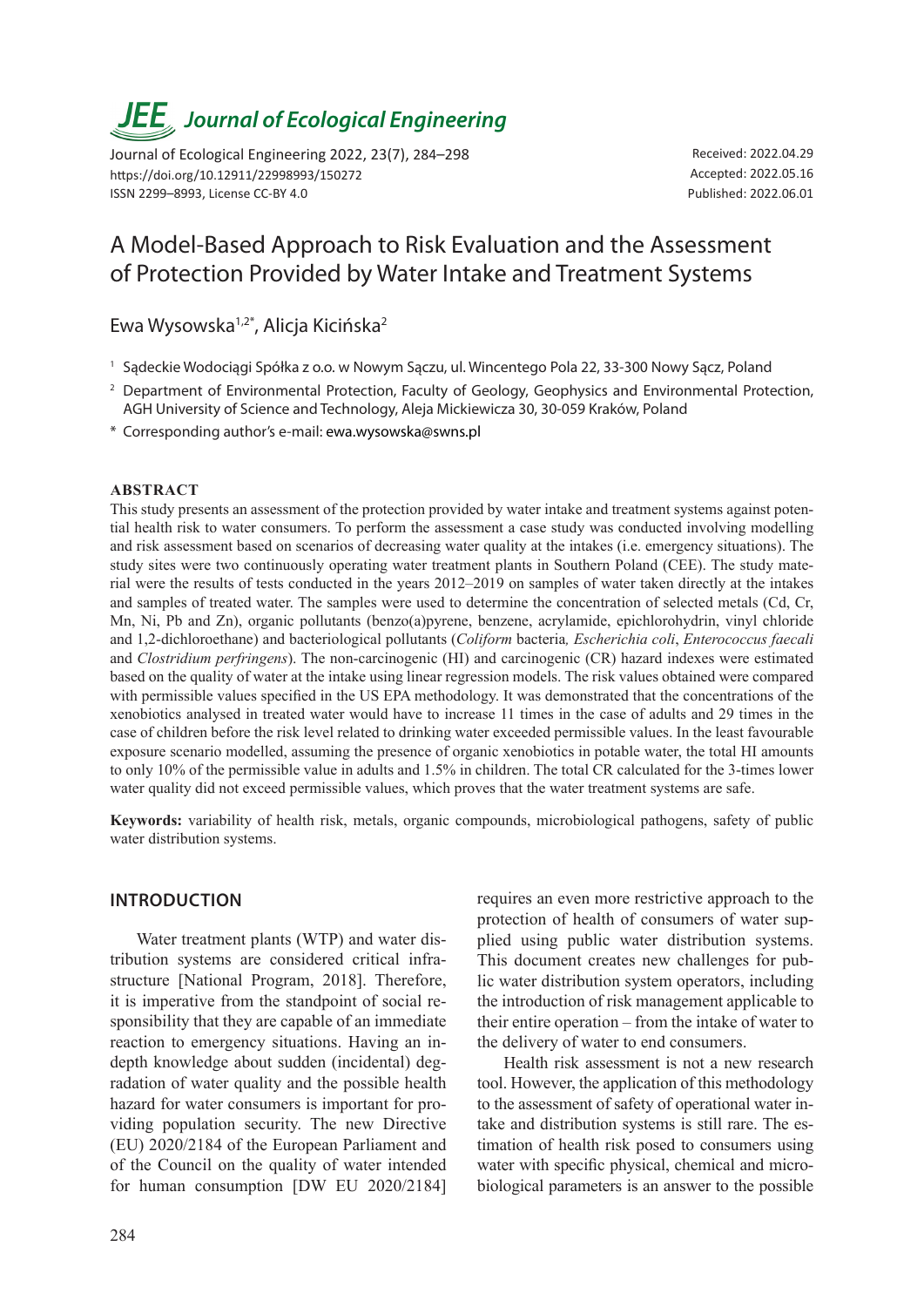negative impact on their health caused by hazardous factors e.g. the occurrence of waterborne illnesses [Wichrowska et al., 2001]. The problem of assessing health risk related to the physical and chemical parameters of water, such as the presence of potentially toxic elements or xenobiotics, has been analysed by e.g.: Wongsasuluk et al. [2013], Junhua et al. [2018], Yang et al. [2012], and Izquierdo et al. [2015]. These authors conducted research related to the presence of metals and semi-metals in water. On the other hand, Zhang et al. [2019], Song et al. [2019], Karyab et al. [2016], McMahon et al. [2017] and Walaszek et al. [2020] determined the concentration of xenobiotics in potable water. The review of the subject literature showed that there is an insufficient number of papers on the evaluation of health risk related to water delivered to consumers. The scientific literature does not contain any comprehensive studies on the modelling of health risk and this subject is not sufficiently popular. After reviewing international publications, the authors noticed how much remains to be done with regard to health risk related to the presence and effects of hazardous, often carcinogenic, substances in potable water and how serious this problem is for the entire human population.

The present study is an assessment of the protection provided by water intake and treatment systems against potential health risk to water consumers. The main purpose of the analyses was answering the following question: To what extent does the quality of water at the intake have to deteriorate before the health risk posed by water supplied through the distribution system becomes unacceptable?

The detailed goals of this study were to:

- 1) Identify emergency situations generating potentially increased health risk based on the analysis of data collected in the years 2012–2019;
- 2) Assess the variability of health risk posed by water from the public distribution system depending on potential negative conditions applicable to water at the intakes;
- 3) Assess the protective function of water treatment technologies in providing consumer health safety.

#### **Characteristics of the study area**

The study area for which the assessment of health risk posed by water from the public distribution system was performed includes surface and underground water intakes located in Southern Poland (EU), specifically in part of the Carpathian Orogen

– the Beskid Sądecki Mountain Range. The water intakes supply two large water treatment plants: in Stary Sącz (WTPss) and in Świniarsko (WTPs).

WTPss is supplied with water from:

- a bottom infiltration intake in the Dunajec River,
- a group of 16 infiltration wells (supplied naturally and artificially using a system of 3 groups of basins providing surface water from the same river).

WTPs is supplied with water from:

- a surface intake in the Dunajec River,
- a group of 16 infiltration wells located in Świniarsko (supplied with surface water from the same river through an uncovered watering ditch),
- a group of 11 infiltration wells located in Mała Wieś [Wysowska et al., 2021].

#### **Well intakes**

Multiple-bore wells supplying WTPss and WTPs are located within the High Yield Aquifer no. 437 – Dunajec River Valley (Nowy Sącz) and also in the Group of Groundwater Bodies no. 166 (designation JCWPd PLGW2000166). The high yield aquifer is porous and contains 1.6 thousand  $m^3/h$  (i.e. 39.5 thousand  $m^3/d$ ) of water. The filtration rate of the quaternary water-bearing formations is 8.5–850 m/d. The wells used by both water treatment plants are characterised by relatively high natural resistance to pollution. This applies especially to wells located further away from the river valley. The intakes in Świniarsko, Mała Wieś and the wells in Stary Sącz are located in a cutand-fill and non-flood terraces and have medium susceptibility to pollution originating from the land surface [Wysowska et al., 2019]. Wells located near the river are characterised by high and very high susceptibility to pollution. This is the direct result of hydrogeological parameters and the geological structure of the region [Wysowska et al., 2019]. However, it is the vertical transport of pollutants and the type of formations (sediments) in the vadose zone that have the biggest impact on the susceptibility of the aquifer to pollution.

#### **Intakes in the Dunajec River**

The Dunajec River is the main surface watercourse in Southern Poland and a right tributary of the Vistula River. Its river basin has a surface of  $6804.1 \text{ km}^2$  and its total length is  $248.2$ km [Paczyński & Sadurski, 2007]. The average ground water run-off of the Dunajec River is 9–12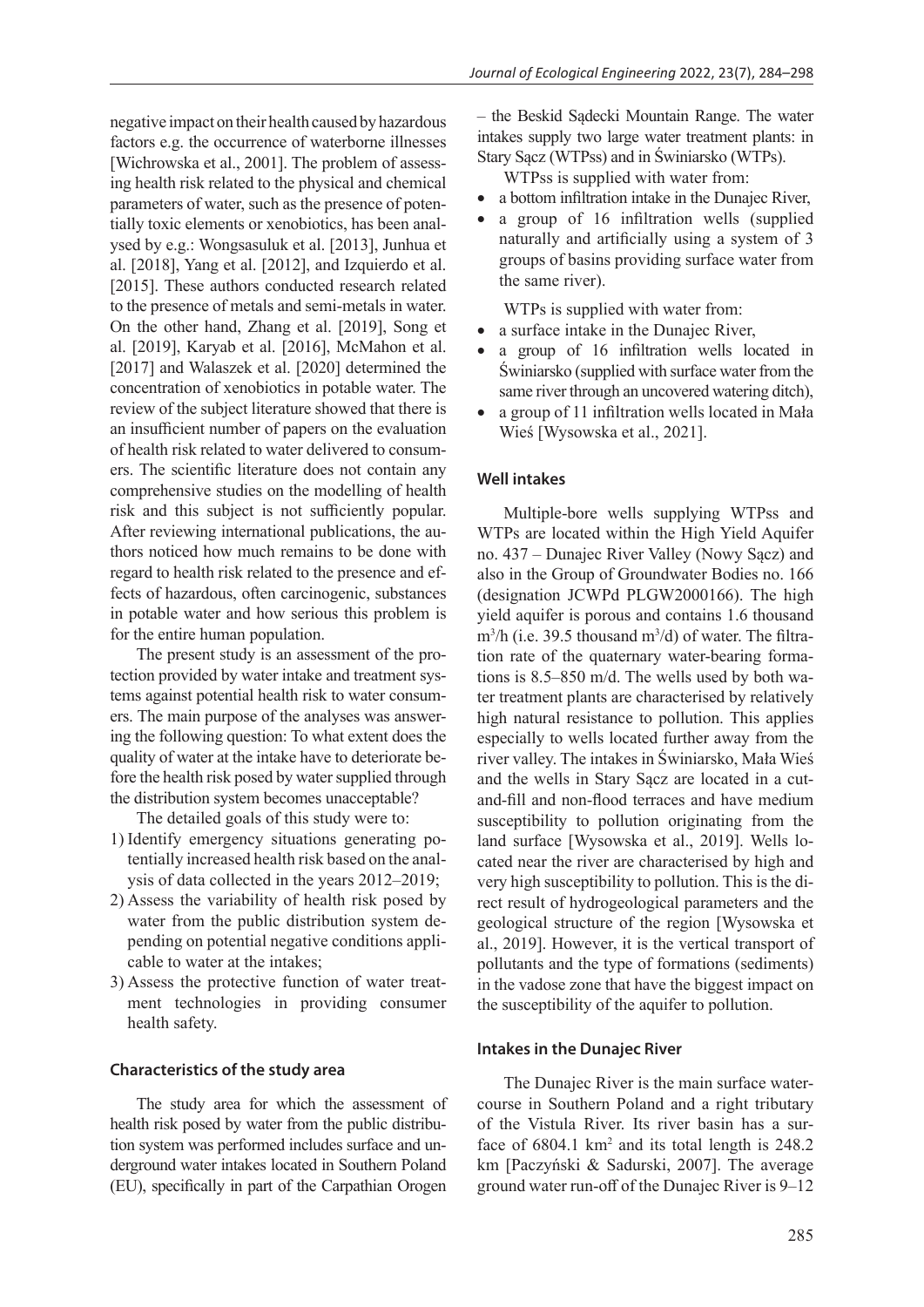$dm^{3}/(s \cdot km^{2})$  and the average flow at a measurement station located in Stary Sącz is  $67.8 \text{ m}^3/\text{s}$ [Kicińska, 2016; Kicińska & Wysowska, 2021].

Geomorphological and hydrogeological conditions at the intakes result in a high share of groundwater flow and surface flow in the overall flow towards the Dunajec River valley. The average annual rainfall in the area analysed is about 700–800 mm (>500 mm in summer and 250–300 mm in winter). The occurrence of cloudbursts in summer results in the risk of flooding, which is an adverse phenomenon in foothill and mountain areas. As a result, the two surface intakes in the Dunajec River (in Stary Sącz and Świniarsko) are at risk of emergency situations in the form of fluvial flooding and pluvial flooding. Dunajec is a typical mountain river with freshets occurring in spring (caused by thaw) and in the summer-autumn period (caused by cloudbursts). These can result in damage to surface water intakes, as was the case in Świniarsko in 2014 during heavy flooding (Fig. 1). The risk of such emergencies requires providing technical protection for the water intake structures as well as technological protection for the water treatment processes. River floods cause considerable degradation of water quality at the intakes and carry water with higher turbidity, reaching from several to several hundred NTU (Nephelometric Turbidity Unit) (Fig. 2).

Since both of the facilities studied (WTPss and WTPs) are supplied mostly with water from surface intakes in the Dunajec River (as of March 2022 the share of river water amounts to 46%) and the groundwater supplied from wells has infiltration properties, the authors selected floods as natural emergencies that potentially increase human health risk.

This study does not take into account potential emergencies in the form of technical failures. Having analysed the multiple-year history of the



**Figure 1.** Photographic documentation of the damage to the area of the surface intake on the Dunajec River in Świniarsko in 2014: branches and rubble deposited by the floood wave (A); damage to the river banks (B-C); damage to the flood embankment on the other side of the intake (D) [WTP archive]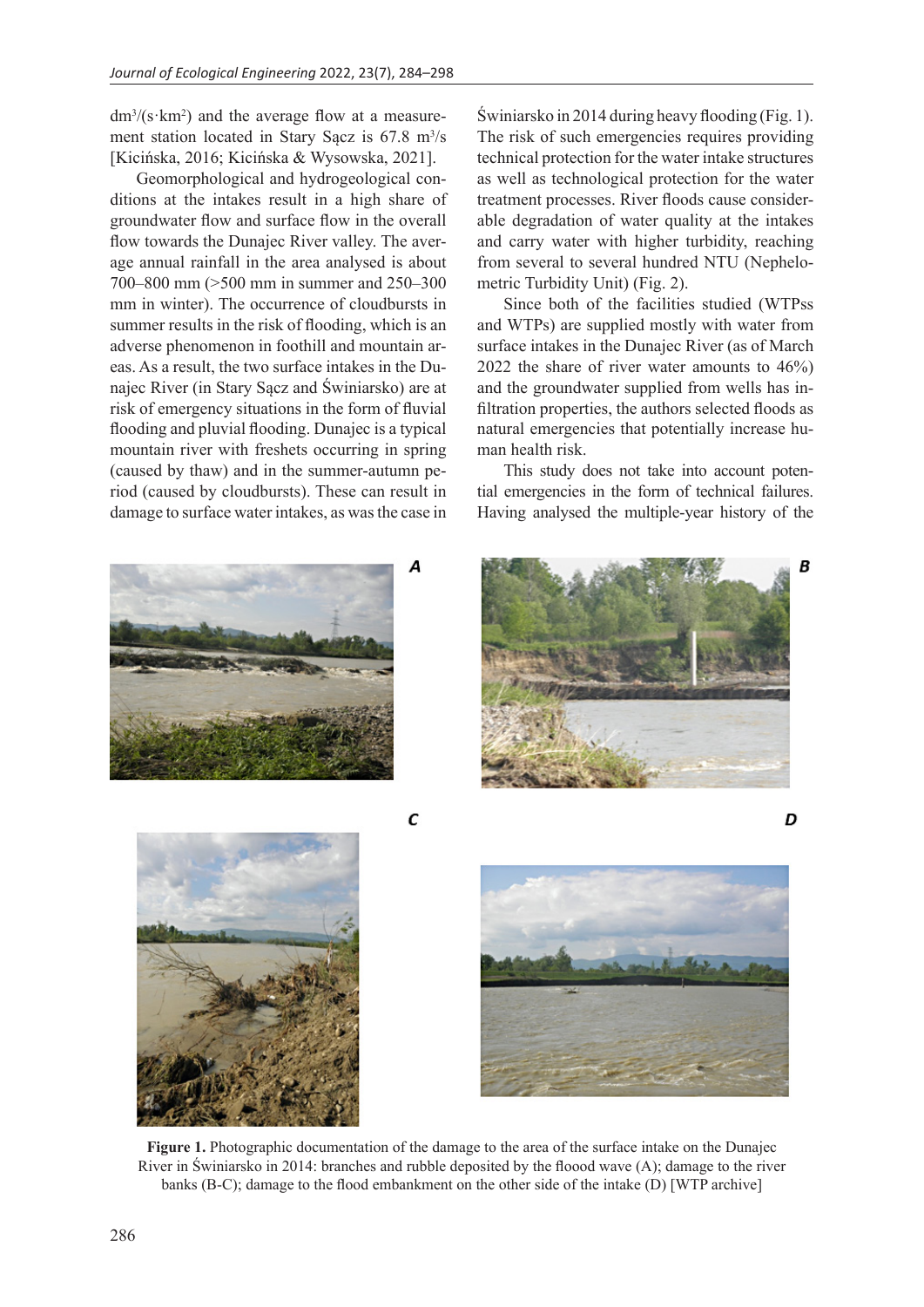



**Figure 2.** Turbidity variability in water from the Dunajec River (a) and treated water (b) WTPs in 2012-2021 [Wiewiórska et al. 2021a; Wiewiórska et al. 2012b]

technological processes at the water treatment plants studied, the authors found that there were no failures of this type that affected the quality and safety of water supplied to the public water distribution system. Additionally, both water treatment plants have process-related procedures in place for the event of failure of individual sections of their process lines and control systems as well as an approved Water Safety Plan [Water Safety Plan, 2019]. The latter document plays a very important role in the preventative preparation of the public water distribution systems for various emergencies. It lists the procedures that should be followed in various emergencies and crisis situations to maintain water supply safety [Zimoch & Mulik, 2019].

#### **Water treatment plants in Świnarsko and Stary Sącz**

The water treatment plants selected for the study supply potable water to over 100 thousand consumers (as of 31.03.2022) and are considered a critical part of the public water distribution system. The maximum capacity of WTPss is  $14\,000\,$  m<sup>3</sup>/d and the maximum capacity of WTPs is  $16\,800\,$  m<sup>3</sup>/d. The plants use a 3-stage and a 4-stage technological process, respectively, which is the most comprehensive water treatment system, and are suitable for treating A2/A3 category water. In accordance with the Regulation of the Minister of Maritime Economy and Inland Navigation [Regulation, 2019] water belonging to these categories requires: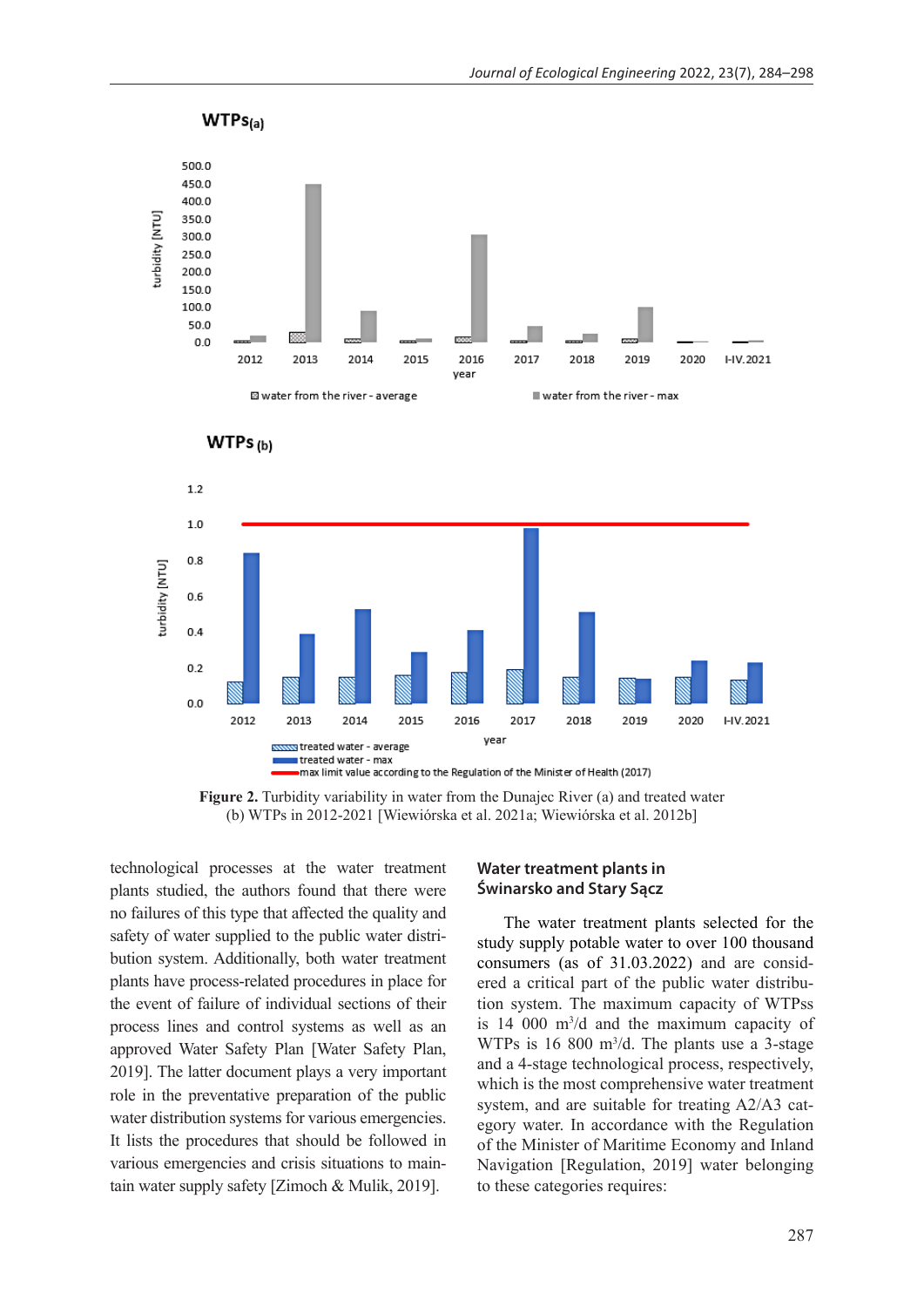- simple physical treatment, especially filtration and disinfection (category A1);
- standard physical and chemical treatment, especially pre-oxidation, coagulation, flocculation, decantation, filtration and disinfection through final chlorination (category A2);
- highly efficient physical and chemical treatment or biological treatment, especially oxidation, coagulation, flocculation, decantation, filtration, adsorption in activated carbon, disinfection through ozonisation or final chlorination (category A3).

However, the actual data from monitoring of physical and chemical properties of water in the Dunajec River [collected from the archives of Sądeckie Wodociągi Sp. z o.o.] indicate that the concentrations of substances in water are mostly within the limits set for surface water categories A1 or A2 [Regulation, 2019]. The results of chemical analyses performed for monitoring purposes indicate that the composition of water taken from the river in the preceding ten years (i.e. 2012–2021) is stable.

The detailed description of technological processes can be found in a previous publications by the authors [Wysowska et al., 2021]. Therefore, the present study will only focus on the assessment of the resistance of water treatment technologies to emergencies in the form of considerable degradation of water quality at the intakes. The description of water treatment plants includes the information that they received additional equipment and are prepared to treat surface water that is characterised by most demanding, varying parameters. WTPss is suitable for the treatment of surface water that belongs to category A2 and/or A3. The plant uses: coagulation combined with sedimentation in vertical sedimentation tanks, filtration in a high-rate anthracite-quartz filter with contact coagulation, ozonation, filtration in activated carbon bed filters and final disinfection using UV light and chlorine gas. WTPs uses: coagulation, sedimentation, contact coagulation in Dyna-Sand sand filters with added coagulant, disinfection using UV light and disinfection using chlorine gas. The treatment technologies allow for effective removal of physical and chemical pollutants, including organic and inorganic compounds, from water. It is also possible to remove heavy metals and biological contaminats, including *Coliform* bacteria*, E. coli*, *Enterococcus faecali* and *Clostridium perfringens*. The effectiveness of these methods has been studied and confirmed in a study by Wysowska et al. [2021].

The technological processes at both water treatment plants are specifically designed to work in conditions of highly variable river water turbidity, as this characteristic has a considerable impact on the treatment processes (Figure 2). At WTPss, depending on the quality of surface water at the intake, river water can be treated in one of the two processes: (1) water is supplied directly to WTPss or (2) water is supplied artificially to the aquifer through systems of infiltration basins. Depending on its physical and chemical properties, water artificially feeds the aquifer is subject to one of the three treatment processes:

- variant I (NTU  $\geq$ 20 and in cloudburst and flooding conditions) – water is subject to phase I of treatment and pretreatment in a Lamella separator and sent to infiltration basins;
- variant II (NTU  $5-10$ ) water is subject to pretreatment in a Lamella separator and sent to infiltration basins;
- variant III (NTU  $2-5$ ) surface water is sent directly to the aquifer [Kicińska & Wysowska, 2021].

# **MATERIALS AND METHODS**

The study material were the results of analyses conducted on raw and treated water samples collected in the years 2012–2019 to determine the content of:

- 1) Potentially toxic elements (metals): Cd, Cr, Mn, Ni, Pb and Zn (*n=180* samples collected in the years 2012–2017 at WTPss) [Kicińska & Wysowska, 2021].
- 2) Organic xenobiotics: benzo(a)pyrene, benzene, acrylamide, epichlorohydrin, vinyl chloride and 1,2-dichloroethane (n=18 samples collected in the years 2012–2019 at WTPss and WTPs). As the test results pertained to treated water supplied to the water distribution system by both water treatment plants and they were close to the limit of quantitation for a given parameter, the worst possible scenario was used in the risk assessment, i.e. the concentration of xenobiotics lower by an order of magnitude than the method's limit of quantitation (LOQ) [Wysowska & Kicińska, 2021].
- 3) Bacteriological pathogens: *Coliform* bacteria*, Escherichia coli*, *Enterococcus faecali* and *Clostridium perfringens* (n = 8973 samples collected in the years 2015–2019 at WTPss and WTPs) [Wysowska et al., 2021].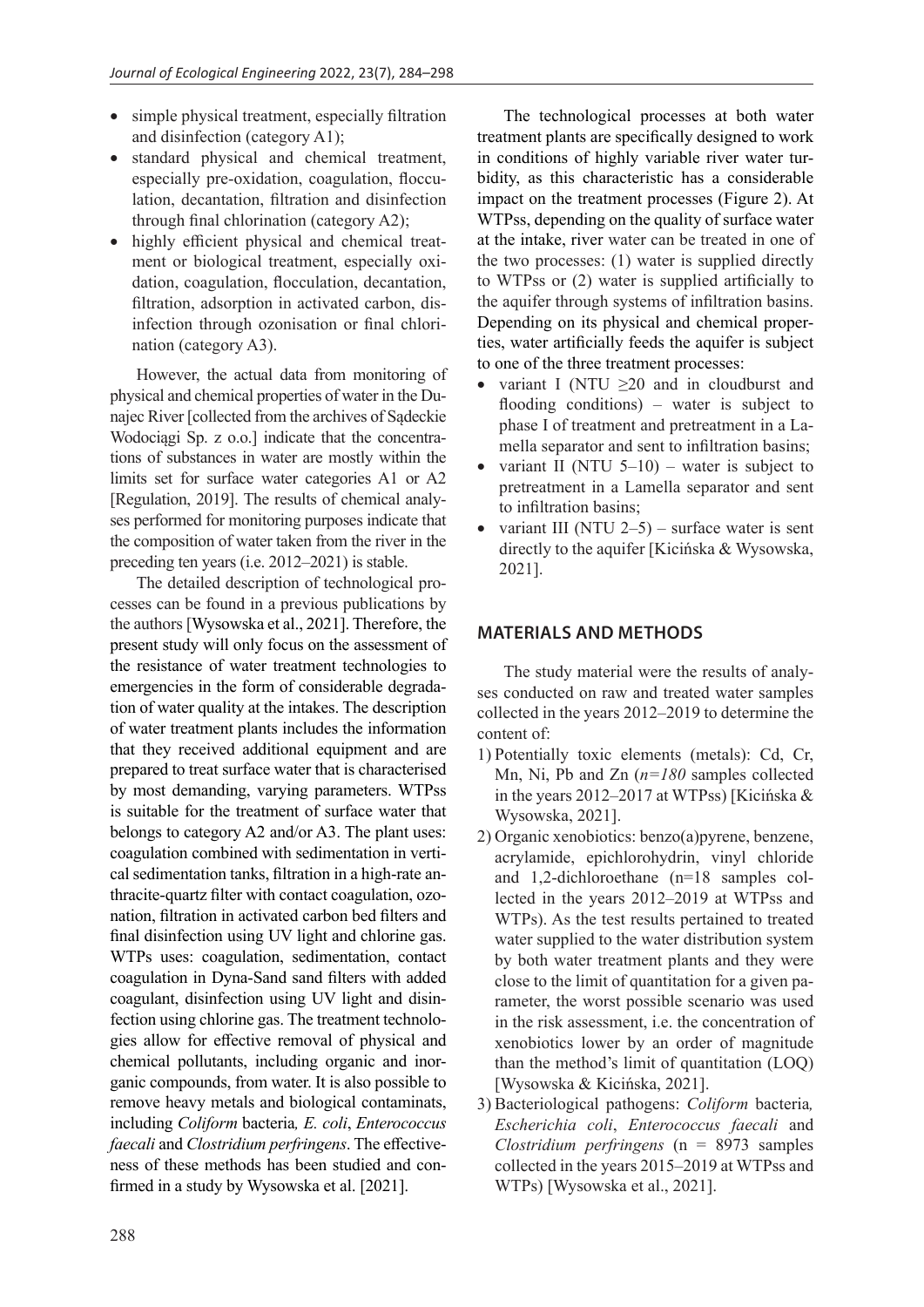The statistical analyses and the characteristics of the material collected are presented in the publications mentioned above, therefore the authors decided not to include them in the present paper.

The parameters listed above were selected for risk assessment due to their prevalence in the environment and their toxicity. Metals (Cd, Cr, Mn, Ni, Pb and Zn) and organic xenobiotics are anthropogenic pollutants, produced mostly by various industries or originating from emissions at low altitudes (VOC) [Kabata-Pendias & Szeke, 2012; Kicińska, 2018]. The results of microbiological analyses were included due to the observed prevalence of human exposure to bacteriological pollution resulting from the use of untreated water [Wysowska et. al., 2020].

Water samples were collected in accordance with standard PN-EN ISO/IEC 17025:2018-02. The content determination for the parameters analysed was performed in the following way:

- dissolved metals: using the ICP-MS Elan 6100 device by PerkinElmer (LOQ for the elements analysed of  $2 \cdot 10^{-3}$  mg/dm<sup>3</sup>);
- organic xenobiotics: at an accredited laboratory in Pszczyna (accreditation no. AB 1232) based on the following standards: benzo(a) pyrene: KJ-I-5.4-97 based on standard PN-EN ISO 17993:2005 and following research procedure KJ-/I-5.4-13C; benzene: based on method KJ-I-5.4-155 in accordance with standards PN-EN ISO 15680:2008 and PN-EN ISO 11423-1:2002; epichlorohydrin: in accordance with standard PN-EN 14207:2005; acrylamide: based on methods KJ-I.5.4-94 and EPA Method 8032A 1996 and in accordance with KJ-I.5.4-14C; 1,2-dichloroethane: based on method KJ-I-5.4-155 in accordance with standards PN-EN ISO 15680:2008 and PN-EN ISO 10301:2002; vinyl chloride: based on method KJ-I-5.4-155 in accordance with standards PN-EN ISO 15680:2008 and PN-EN ISO 10301:2002;
- microbiological pathogens: at an accredited laboratory specialising in water and sewage analyses (accreditation no. AB 980) using plate method and membrane filtration method, based on standard PN-EN ISO 7899–2:2004 for *Enterococcus faecalis* and standard PN-EN ISO 9308–1:2014-12 + A1:2017-04 for *Coliform* bacteria and *Escherichia coli*, and in accordance with Directive 98/83/EC for *Clostridium perfringens*.

The risk assessment used the maximum recorded values of individual parameters, which reflect the poorest water quality conditions to date. The health risk assessment was based on regression models based on the following relationship: assigned substance concentration  $\rightarrow$ dose taken in  $\rightarrow$  exposure level. The assessment was performed in the following way:

- 1) in the case of xenobiotics, the maximum determined values of individual parameters were multiplied to reach an increase by 5%, 25%, 50%, 100% and 200% of the actual recorded maximum annual value of a given parameter (CW).The analysis used the following linear regression models to estimate non-carcinogenic and carcinogenic hazard indexes (HI and CR, respectively) expected in the case of a dramatic decrease in water quality:
	- $-M$ <sub>0</sub> regression<sub>0</sub> model based on the actual total maximum concentration of xenobiotics  $(CW_0)$
	- −  $M_1$ -regression model<sub>1</sub> based on the assumption that:  $CW_1 = CW_0 + 0.05 \times CW_0$  (1)
	- −  $M_2$ -regression model<sub>2</sub> based on the assumption that:  $CW_2 = CW_0 + 0.25 \times CW_0$  (2)
	- $-M_3$  regression model<sub>3</sub> based on the assumption that:  $CW_3 = CW_0 + 0.5 \times CW_0$  (3)
	- $-M_4$  regression model<sub>4</sub> based on the assumption that:  $CW_4 = CW_0 + CW_0$  (4)
	- $-M<sub>5</sub>$  regression model<sub>5</sub> based on the assumption that:  $CW_5 = CW_0 + 2 \times CW_0$  (5)

The non-carcinogenic hazard quotients  $(HQ_{1,2,n})$  for a given substance and for a given exposure route (ingestion, inhalation) were used to calculate the total hazard index  $(HI_{\text{oralyinhal}})$  using formula no. 6 [US EPA, 1989]. The obtained results were then compared with the variability of both non-carcinogenic (HI) and carcinogenic (CR) exposures according to the principle of risk additivity (formulas No. 7 and 8):

$$
HI_{\text{oral/inhal}} = HQ_1 + HQ_2 + \dots + HQ_n \tag{6}
$$

where: HI<sub>oral/inhal</sub> – total hazard index for exposure through ingestion or inhalation [-];  $HQ_{1,2,...n}$  – hazard quotient for each chemical substance for a given exposure route [-].

$$
Total HI = \sum_{i=1}^{n} HI_{i}
$$
 (7)

$$
Total CR = \sum_{i=1}^{n} CR_1
$$
 (8)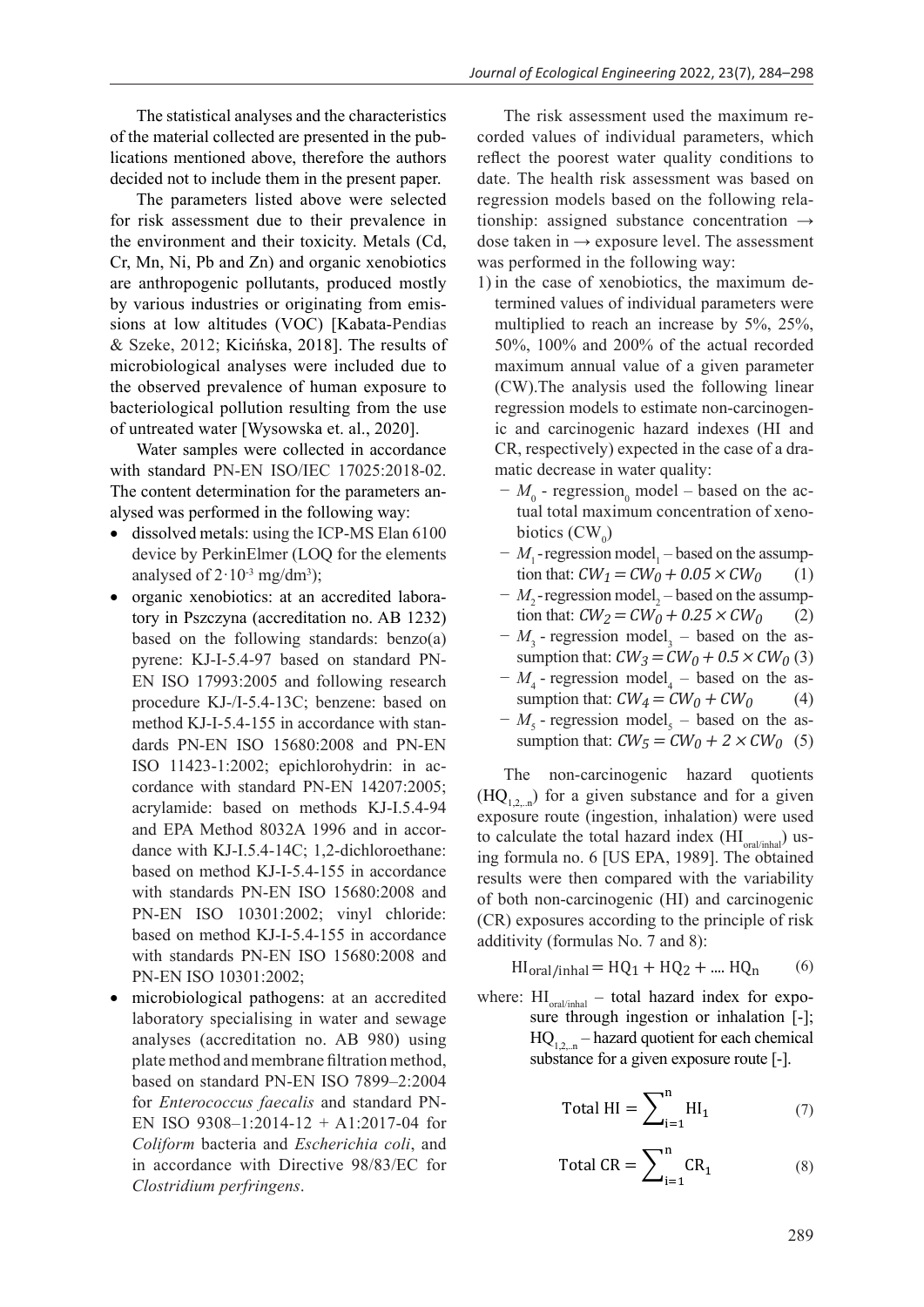where:  $HI_1 / CR_1$  – non-carcinogenic / carcinogenic hazard index for a given exposure route; n – quantity of substances taken into consideration during risk assessment.

The risk values obtained through the modelling were compared with permissible values specified in the US EPA [1989] methodology by calculating parameter values generating unacceptable exposure levels.

- 2) In the case of the metals analysed, two years with the highest variability of parameters (2012 and 2017) were used in the assessment. In those years, the highest concentrations and the highest standard deviation were recorded for Cd, Cr, Ni and Pb, while Mn and Zn in the samples from the Dunajec River were characterised by the highest dispersion [Kicińska & Wysowska, 2021]. As discussed in the study by Kicińska & Wysowska [2021], ingestion is the main exposure route for metals in water. However, the risk assessment takes into consideration two exposure routes: oral (ingestion) and dermal, both for children and for adults. Assuming a strong linear correlation between the exposure level and concentration of a given metal, an unacceptable HI value was calculated and used to establish the corresponding parametr concentrations.
- 3) An assessment of bacteriological pollution was conducted based on the assumption that the presence of just 1 bacteria (CFU/100ml) amounts to an unacceptable risk level [Regulation, 2017].

The proposed approach may become a tool supporting the management of health risk and operational safety of public water distribution systems.

# **RESULTS AND DISCUSSION**

# **Assessment of risk related to the presence of metals in water**

The total hazard index (HI) for the dermal and ingestion routes in children and adults stemming from the concentrations of the metals analysed in water supplied to the distribution system was 8.26E-02 and 1.21E-02 in children (in the years 2012 and 2017, respectively) and 1.71E-01 and 2.53E-02 in adults (in the years 2012 and 2017, respectively). The actual calculated HI related to the use of water by children and adults ranged between 1.2–2.5% (children and adults in 2017) and 8.3– 17.1% (children and adults in 2012) of the permissible level (which equals 1). The calculations demonstrated that the total hazard index (HI) would have to increase by between 82.86% (in 2012) and 97.47% (in 2017) in the case of adults and by between 91.74% (in 2012) and 98.79% (in 2017) in the case of children to exceed permissible levels.

The ingestion route comprised between 84.46% and 92.40% of the calculated risk level in the years analysed (2012 and 2017). As the ingestion route had the largest impact on the risk level, this scenario was used in further exposure modelling. Results from 2012 were used in the assessment due to the highest actual share of ingestion exposure determined for that year. Assuming empirical multiplication of metal concentrations (CW), the authors estimated the levels that would cause the exceedance of the permissible total hazard index value  $(HI_{\text{oral}} > HI_{\text{perm}})$ .

A simplified prognosis for the metals analysed showed that their concentrations in treated water would have to increase at least 11 times in the case of adults and 29 times in the case of children before the risk levels related to drinking

| $\mathbf{r}$ |                                 |                                            |          |  |  |  |  |
|--------------|---------------------------------|--------------------------------------------|----------|--|--|--|--|
| Element      | MAX value in fact               | MAX value predict for an unacceptable risk |          |  |  |  |  |
|              |                                 | Adults                                     | Children |  |  |  |  |
|              | [ $mg/dm3$ ]                    |                                            |          |  |  |  |  |
| Cd           | 7.00E-04                        | 8.40E-03                                   | 2.10E-02 |  |  |  |  |
| Cr           | 2.70E-03                        | 3.24E-02                                   | 8.10E-02 |  |  |  |  |
| Ni           | 2.00E-03                        | 2.40E-02                                   | 6.00E-02 |  |  |  |  |
| Mn           | 6.70E-03                        | 8.04E-02                                   | 2.01E-01 |  |  |  |  |
| Pb           | 1.00E-03                        | 1.20E-02                                   | 3.00E-02 |  |  |  |  |
| Zn           | 5.60E-03                        | 6.72E-02                                   | 1.68E-01 |  |  |  |  |
|              | $H_{\text{total}}$ unacceptable | 1.072                                      | 1.029    |  |  |  |  |

Table 1. Expected maximum concentrations of metals that would generate an unacceptable risk HI<sub>oral</sub> of treated water directed to recipients in 2012 year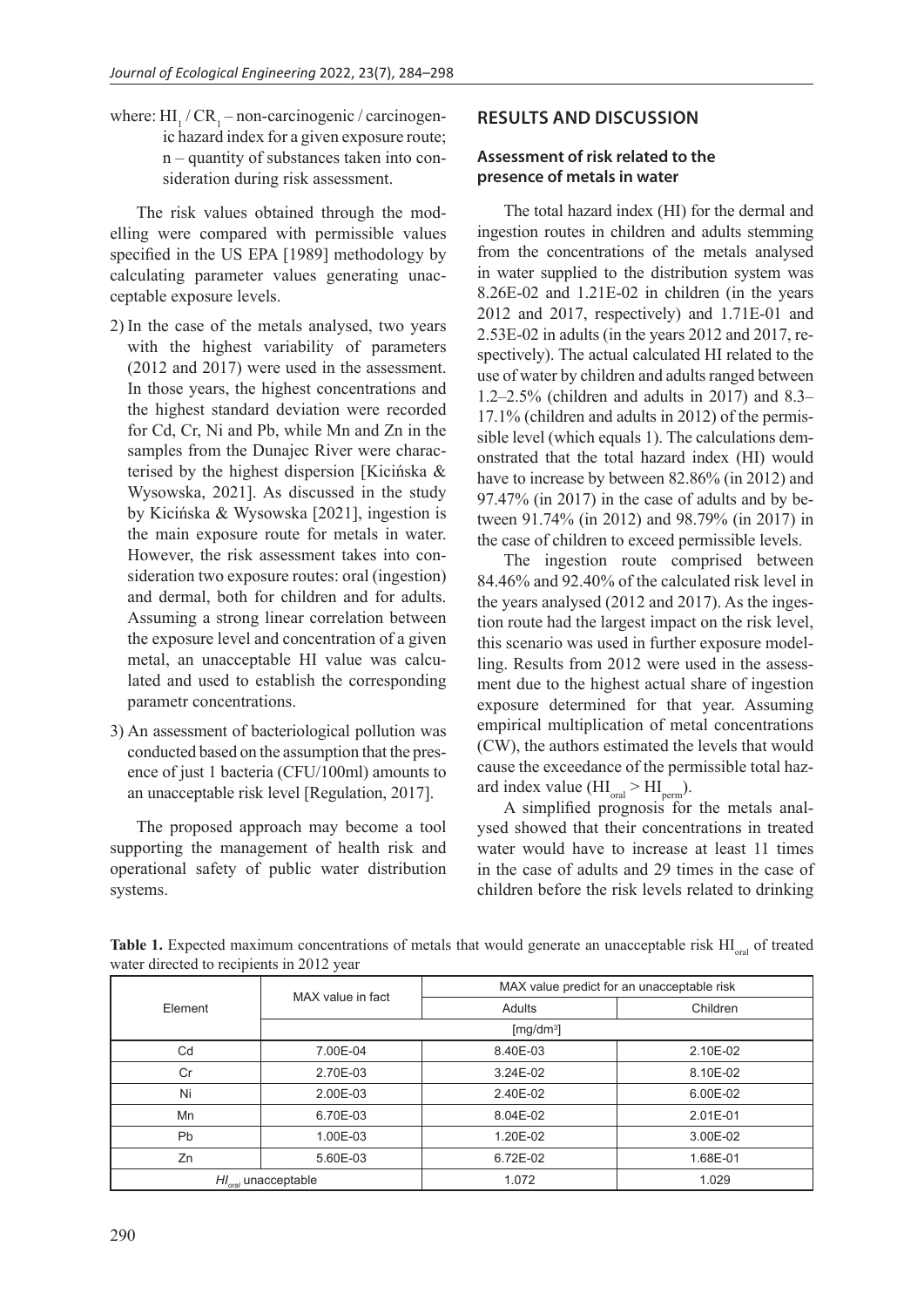





**Figure 4.** Comparision of the predicted concentrations of metals generating an unacceptable level of exposure by the oral route with the maximum values in the water from the Dunajec River (2012) for: Cd, Cr, Ni, Mn, Pb, Zn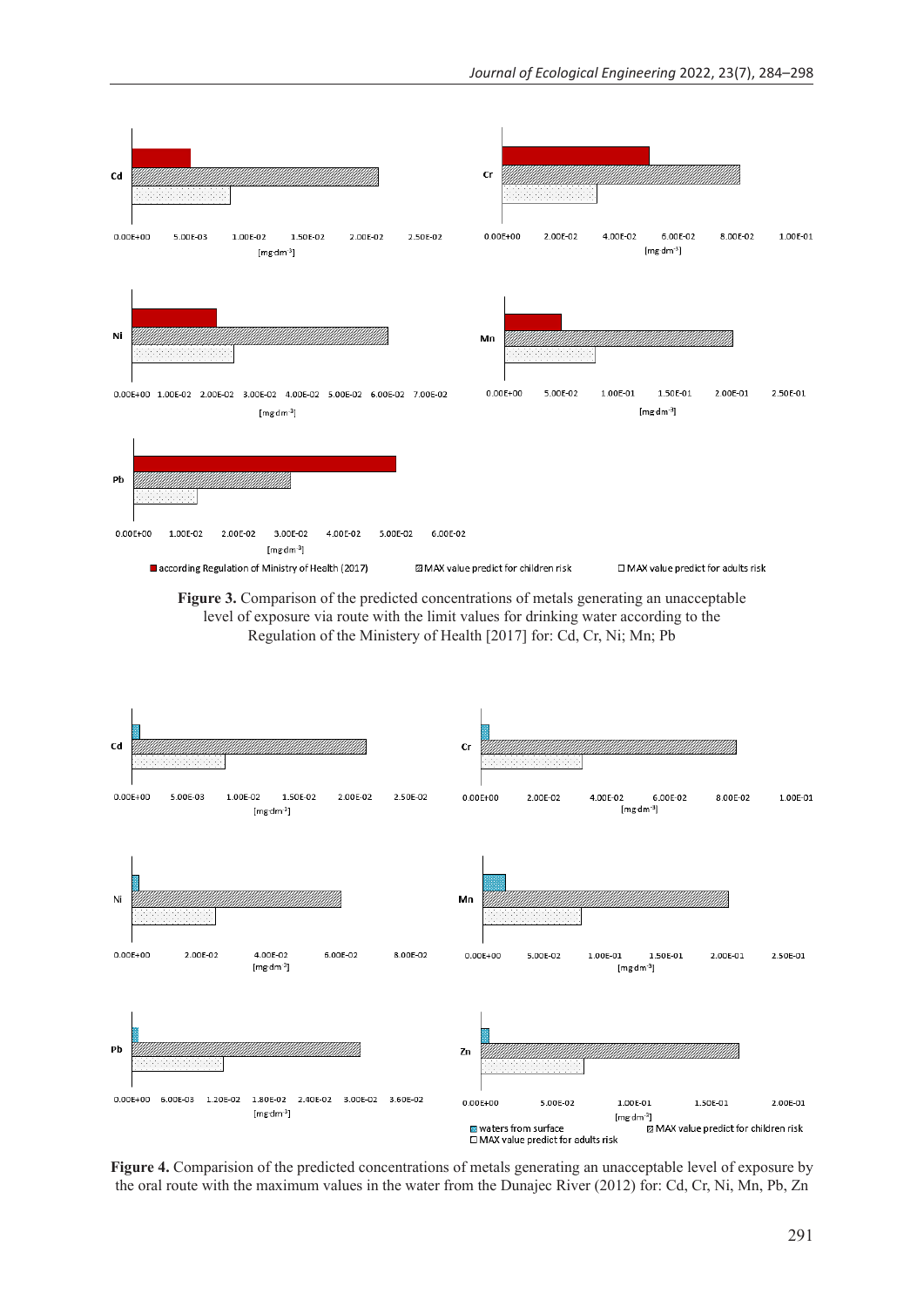water  $(HI_{\text{oral}})$  exceed permissible values for these groups (Table 1). Only this level of metal concentration multiplication would yield the total  $\text{HI}_{\text{oral}}$ value of 1.072 in adults and 1.029 in children, exceeding the permissible value of  $HI = 1$ .

The obtained multiplied concentration values were compared with limit values for potable water (with the exception of Zn for which a limit value is not set) [Regulation, 2017]. In the case of Cd, Mn and Ni, it was found that the multiplied concentration values would exceed limit values for potable water for children and for adults (Fig. 3). This was different for Pb, as its modelled highest concentration did not exceed the permissible value (amounting to  $1.00E-02$  mg dm<sup>-3</sup>) for adults and children. The modelled highest concentration of Cr would exceed the permissible level for potable water for children but not for adults.

At this point it is important to note that even the "worst" actual, maximum values obtained in the analyses of metal content in treated water used in the evaluation met the limits set for potable water provided in legal regulations [Regulation, 2017].

The highest recorded concentrations of metals in raw water supplied to WTPss were used to assess the possibility of occurrence of the predicted concentrations of metals in treated water. Due to the fact that the water treatment plants are mainly supplied with river water and water from surface intakes can be subject to quality deterioration caused by cloudburst or floods, the modelled concentrations were compared with the maximum concentrations found in raw water taken directly from the Dunajec River in 2012 (Fig. 4.). The maximum concentration of each of the metals analysed in river water was considerably lower than the modelled concentrations producing unacceptable exposure levels and amounted to only 10.84% of CW predicted for adults and 4.34% of CW predicted for children.

The metals analysed are commonly found in the environment as anthropogenic and geogenic pollutants [Kicińska & Gruszecka-Kosowska, 2016; Kosa & Kicińska, 2016; Kicińska et al., 2018; Ciuła, 2021; Ciuła et al., 2019]. An example of a metal of natural origin found in large quantities is Mn, whose greatest share in modelled CW was observed in the case of adults (23.65%). This element is commonly found in sandstone formations (Fe-Mn concretions) present in the study region, which results in its high geochemical background level. However, even though very high, the calculated quantity of this element did not pose a health hazard [Kicińska et al., 2019].

To conclude, it was found that in the current conditions, even in the case of an uncontrollable failure of the water treatment system, an unacceptable risk level would not be reached due to the incidental character of such an occurrence and the relatively short duration of the crisis situation as compared to the potential exposure time of 26 years for adults and 6 years for children assumed in the US EPA [1989] procedure. The results obtained clearly confirm the effectiveness of the technological processes employed.

# **Assessment of risk related to the presence of organic xenobiotics in water**

The calculated non-carcinogenic (HI) and carcinogenic (CR) hazard index values for the organic xenobiotics studied were almost identical in the case of adults and children. The expected linear increase in HI and CR values for the increasing maximum substance concentrations applied was observed for both ingestion and inhalation exposure routes and for both age groups. The highest health risk was observed for the  $M_5$  model based on a 200% increase in the concentration of the substances analysed in water. At this water quality level, the hazard index increased by 67% both in children and in adults, amounting to 5.52E-03 and 1.44E-02, respectively, while CR was 9.23E-07 for both age groups (Fig. 5, 6 and 7).

The results obtained are very satisfactory. Despite using very unfavourable calculation models, the non-carcinogenic and carcinogenic hazard indexes (for both exposure routes – ingestion and inhalation) did not reach unacceptable values in any of the scenarios. In the most unfavourable model  $(M_5)$ ,  $HI_{\text{oral}}$  amounted to 1.4% (in adults) and  $0.55\%$  (in children) of  $\text{HI}_{\text{perm}}$ . At the same time the  $\rm HI_{inhal}$  values amounted to 0.3% (in adults) and 0.9% (in children) of the limit values, even when the concentration of all xenobiotics in water was increased three times.

The expected maximum carcinogenic hazard index for inhalation exposure for the so called aggregate resident was estimated at only 4.72E-09, which amounts to  $0.47\%$  of  $CR_{perm}$  ( $CR_{perm}$ =10<sup>-6</sup>) calculated using the  $M<sub>5</sub>$  regression model. In the case of ingesting water with thus specified parameters, the predicted hazard indexes reached 0.17% of CR<sub>perm</sub> (at +5% CW), 0.20% (at +25% CW),  $0.24\%$  (at +50% CW), 0.31% (at +100% CW) and 0.47% of  $CR_{\text{perm}}$  (at +200% CW) (Table 2).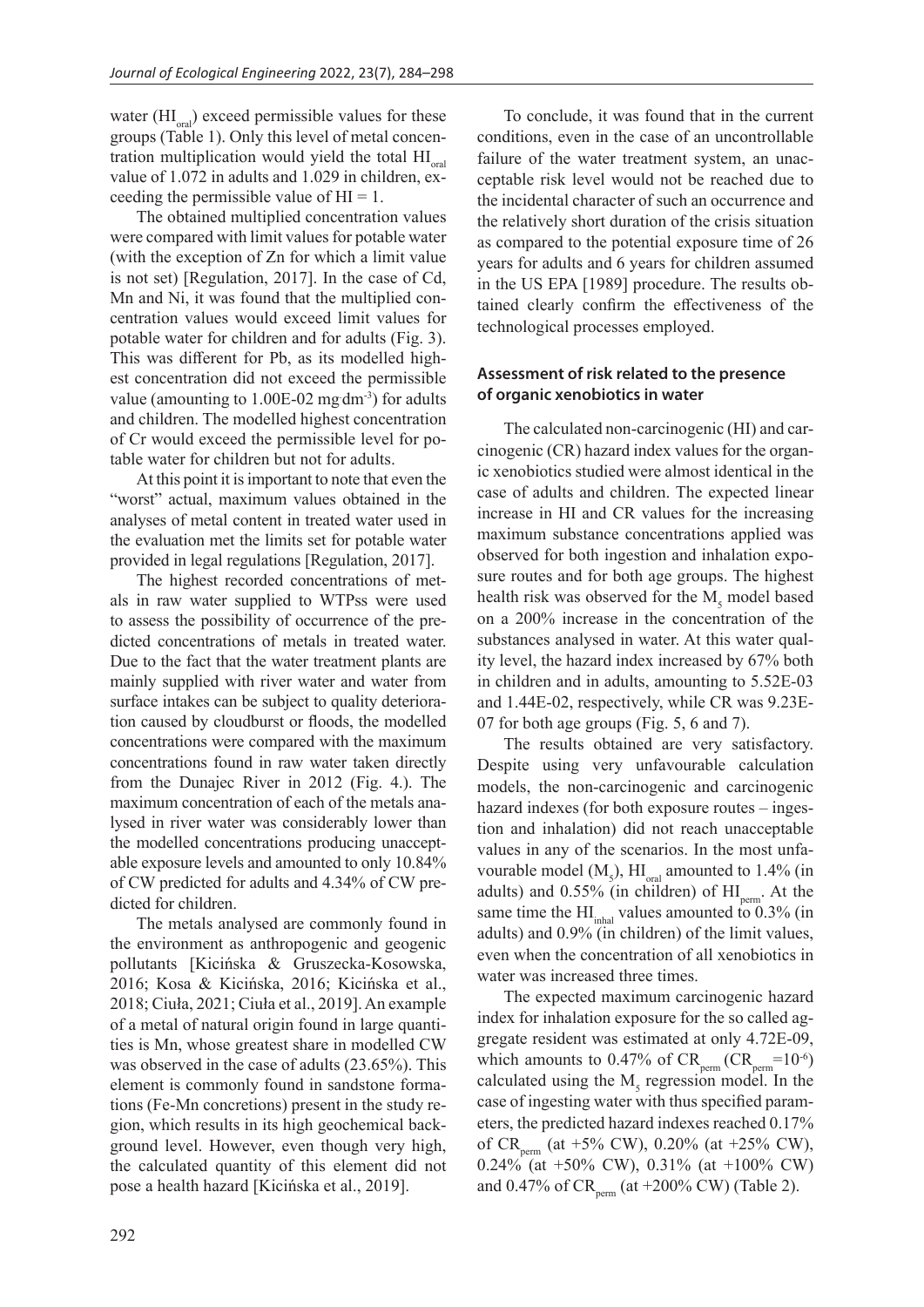

**Figure 5.** Regression models of non-carciogenic risk variability for the alimentary pathway of exposure  $(HI_{\text{total sm}})$  of selected xanobiotics for adults (a) and children (b) in treated water

In the case of non-carcinogenic hazard index calculated for the  $M<sub>5</sub>$  regression model, it was found that the permissible exposure value  $(HI_{p})$  $_{\text{erm}}=1$ ) was exceeded in children or adults. Assuming the worst-case scenario  $(M<sub>5</sub>)$ , the total hazard index would only amount to 10.02% and 1.54% of the permissible value for adults and children, respectively (Table 2).

The total carcinogenic hazard index for the entire life of an aggregate resident coming into contact with water whose quality is 3 times lower would not exceed the assumed permissible value  $(CR_{\text{perm}})$ . The maximum expected exposure  $CR_{\text{sum}}$ 

would amount to 9.28E-07, which is 92.8% of  $CR_{\text{perm}}$ . In the case of the  $M_0$  regression model based on actual maximum concentrations of xenobiotics,  $CR_{\text{sum}}$  would be 3.08E-07, which amounts to 30.8% of  $CR_{perm}$ . It is only when the concentration of xenobiotics reached 5 times the maximum xenobiotics concentration that the permissible value  $CR_{\text{perm}}$  was exceeded by 23% (Table 2).

It is worth noting that the substance concentration values assumed for the calculation of the  $M_0$  value were overstated, as the concentrations of xenobiotics were lower than the limit of quantitation (LOQ) of the applied method only by an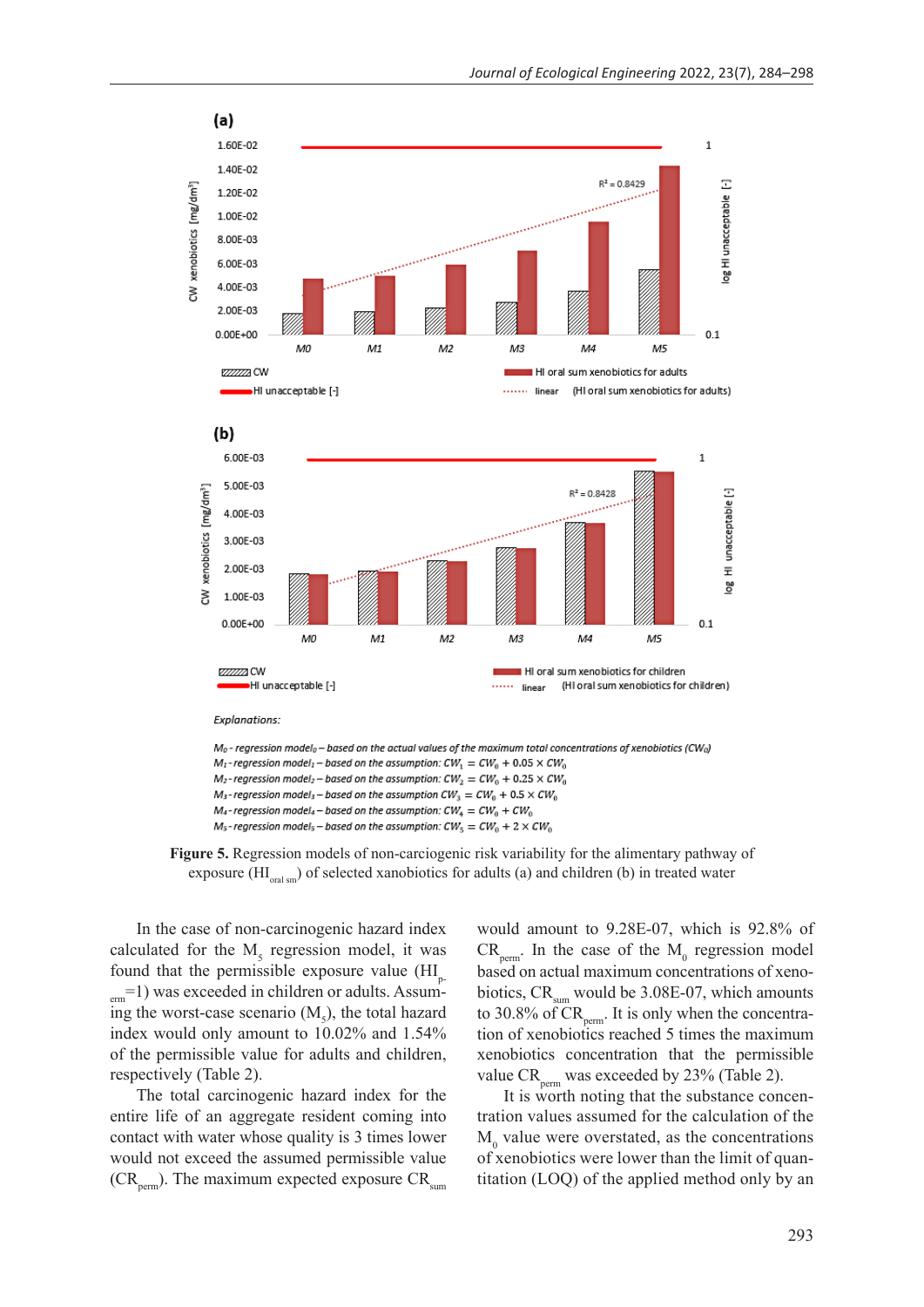



**Figure 6.** Regression models of non-carciogenic risk variability for the inhalation route of exposure (HI<sub>inhal sum</sub>) of selected xenobiotics for adults (a) and children (b) in treated water

**Table 2.** Variation of HI and CR of children and adults for selected xenobiotics depending on the exposure route (1) oral, (2) inhalation for the regression models of the variability of substance concentration in water

| Regression<br>model | $CW_n$<br>[ $mg/dm3$ ] | $CW_n$<br>increase<br>[pkt. %] | $H_{\text{oral}}$ [-] |          | $H I_{inhal}$ [-] |          | $H_{sum}$ participation<br>in $H_{\text{perm}}$ [%] |          | $CR_{_{\textit{oral}}}$<br>$[\cdot]$ | $\begin{array}{c} \mathsf{CR}_{_{inhal} } \ \mathsf{[-]} \end{array}$ | $CR_{\mathit{sum}}$<br>participation |
|---------------------|------------------------|--------------------------------|-----------------------|----------|-------------------|----------|-----------------------------------------------------|----------|--------------------------------------|-----------------------------------------------------------------------|--------------------------------------|
|                     |                        |                                | Adults                | Children | <b>Adults</b>     | Children | Adults                                              | Children |                                      |                                                                       | in $CR_{perm}$ [%]                   |
| $M_{\odot}$         | 1.85E-03               | $\overline{\phantom{a}}$       | 4.79E-03              | 1.84E-03 | 2.86E-02          | 3.30E-03 | 3.34                                                | 0.51     | 3.07E-07                             | .57E-09                                                               | 30.84                                |
| M.                  | 1.95E-03               | $+5$                           | 5.03E-03              | 1.93E-03 | 3.01E-02          | 3.47E-03 | 3.51                                                | 0.54     | 3.23E-07                             | .65E-09                                                               | 32.46                                |
| $M_{\odot}$         | 2.32E-03               | $+25$                          | 5.99E-03              | 2.30E-03 | 3.58E-02          | 4.13E-03 | 4.18                                                | 0.64     | 3.84E-07                             | 1.97E-09                                                              | 38.65                                |
| M <sub>3</sub>      | 2.78E-03               | $+50$                          | 7.19E-03              | 2.76E-03 | 4.29E-02          | 4.95E-03 | 5.01                                                | 0.77     |                                      | 4.61E-07 2.36E-09                                                     | 46.38                                |
| M,                  | 3.71E-03               | $+100$                         | 9.58E-03              | 3.68E-03 | 4.29E-02          | 6.61E-03 | 6.68                                                | 1.03     | 6.15E-07                             | $ 3.15E-09 $                                                          | 61.83                                |
| M <sub>5</sub>      | 5.56E-03               | $+200$                         | 1.44E-02              | 5.52E-03 | 8.59E-02          | 9.91E-03 | 10.02                                               | 1.54     | 9.23E-07                             | 4.72E-09                                                              | 92.75                                |

**Note:** *CW –* total maximum concentration of selected xenobiotics in water; *n –* calculation variant of the regression model (given multiplication of the concentration value];  $H I_{\text{total}}/CR_{\text{total}}$  – Sum noncarcinogenic / carcinogenic health exposure magnitude for the oral scenario;  $H_{inhal} / CR_{inhal}$  Sum noncarcinogenic / carcinogenic health exposure amount for the inhalation scenario.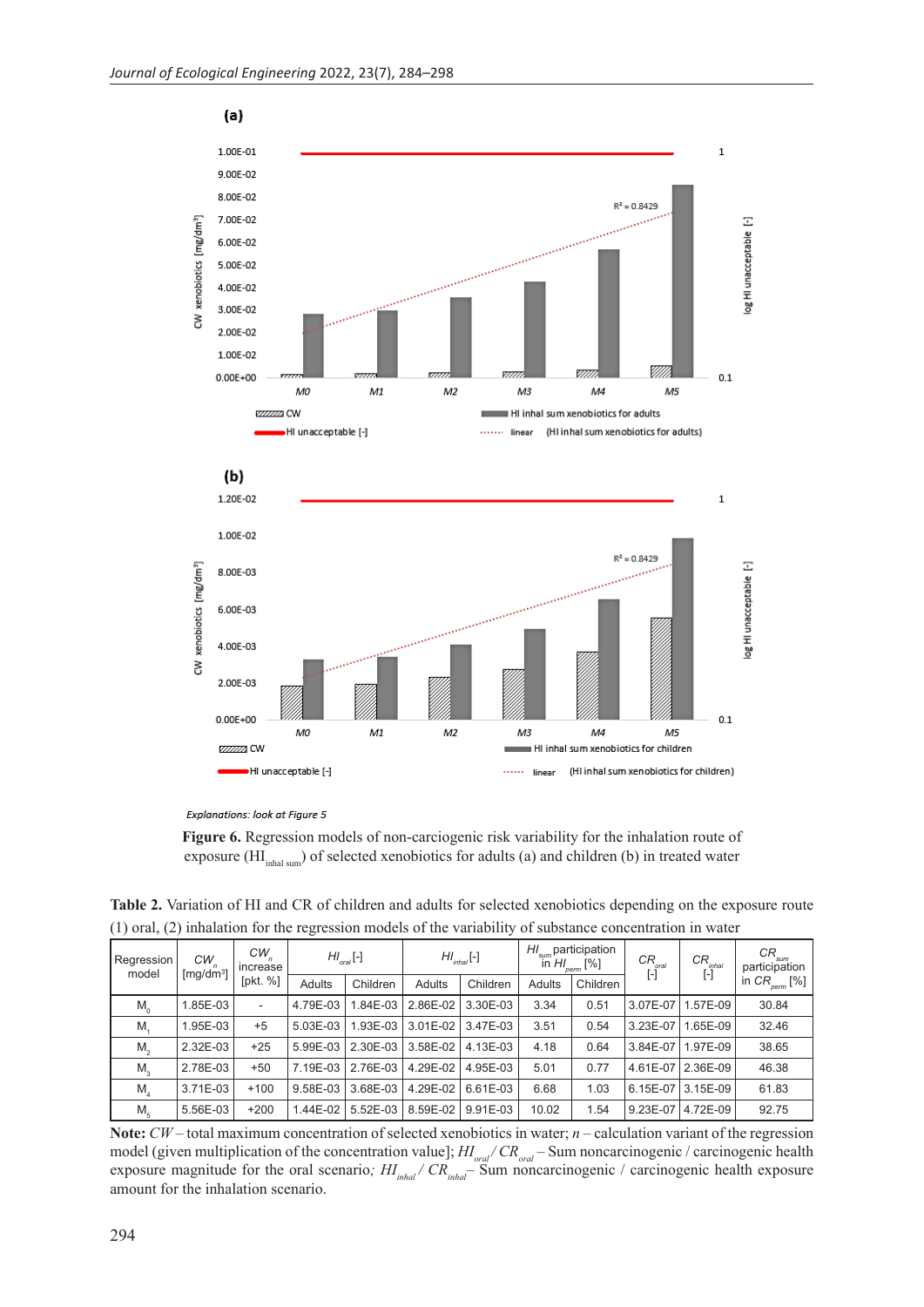

xplanations: look at Figure 5

**Figure 7.** Regression models of cariogenic risk variability for the alimentary (a) and inhatation (b) exposure pathway  $(CR_{sum})$  of selected xenobiotics in treated water

order of magnitude. The analysis of the longterm data confirms that none of the xenobiotics studied reached a concentration equal to LOQ. Therefore, it is expected that even in the case of emergencies (e.g. floods), the values assumed in the calculation models will not be reached or exceeded. Additionally, the estimated risk value reflects the potential negative impact on health in the case of chronic exposure (using the residential scenario). Therefore, the excessive concentration would have to be present in water for multiple years (in the case of carcinogens, the average exposure time is 70 years). Such concentrations were not found even incidentally in the water samples studied to date.

### **Assessment of risk related to the presence of microbiological pathogens in water**

A model-based risk assessment has not been conducted for microbiological pollutants due to the fact that even 1 bacteria [CFU/100ml] present in potable water produces an unacceptable risk level [Regulation, 2017]. However, it is worth emphasizing the importance of microbiological safety of public water distribution systems. A study conducted in 2021 [Wysowska et al., 2021] confirmed the high effectiveness, and most importantly the stability, of the removal of microbiological pathogens from water during the treatment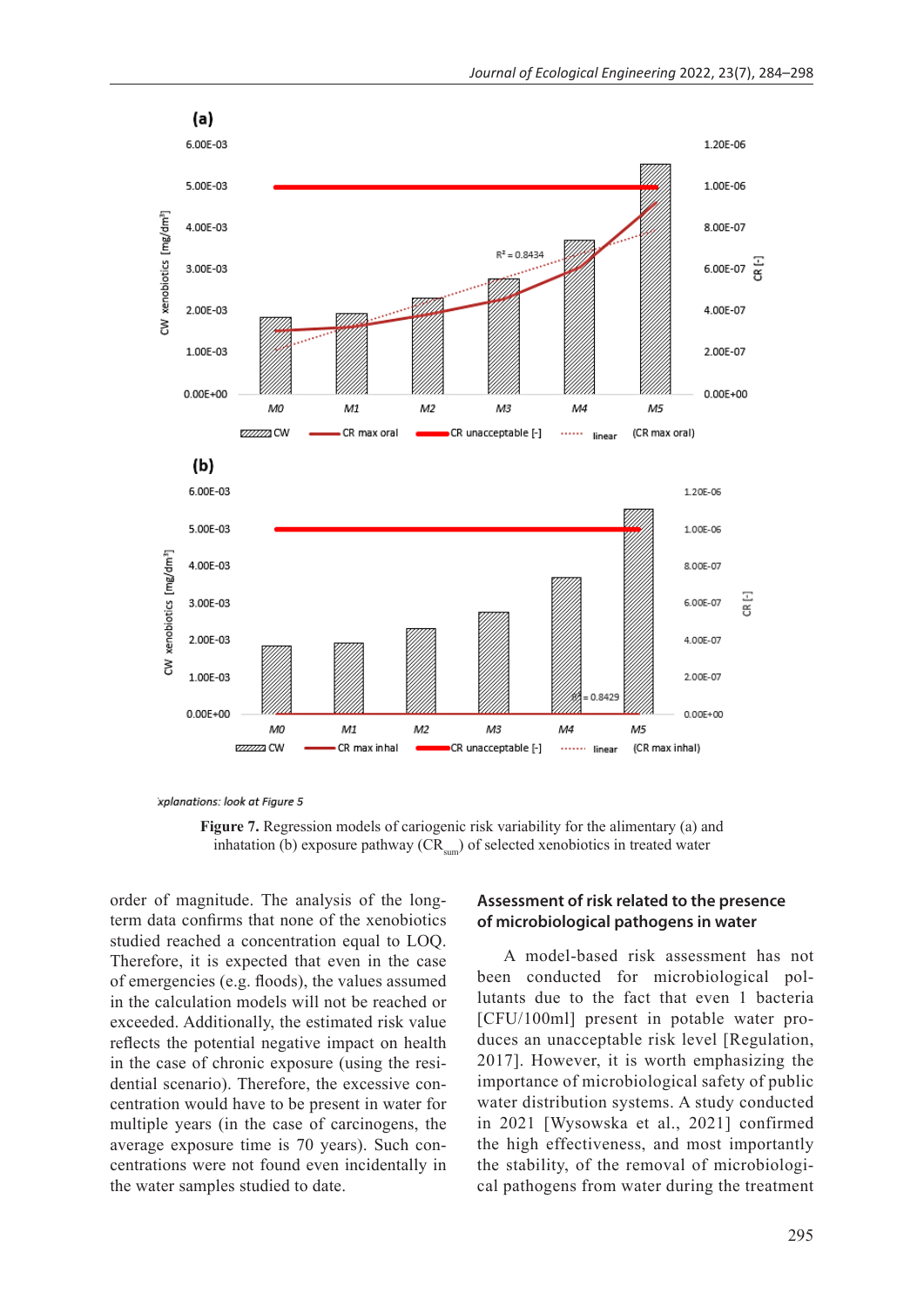processes. The study results demonstrated that the water supplied from infiltration wells to WTPss and WTPs is characterised by a considerably lower level of bacteria (by about 90%) than water taken directly form the Dunajec River. The quantity of bacteria in river water reached up to 7020 CFU (in the case of *Coliform* bacteria). Based on the results of analyses conducted for both water treatment plants, it was found that at all times there was a 100% reduction in the quantity of microbiological pathogens in treated water supplied to consumers, meeting the requirements for potable water (i.e. 0 CFU). The study demonstrated that infiltration through a sand bed is a highly effective method for removing pathogenic bacteria (on average 99%) and may be an alternative to indirect water treatment processes, comparable to filtration using DynaSand filters. Furthermore, the analysis of individual technological processes phases confirmed that pre-coagulation combined with filtration using sand filters allows for reducing the presence of bacteria by between 59.5% (*Enterococcus* bacteria) and 99.8% (*Clostridium perfringens*). These processes combined with water disinfection (using UV light and chlorine gas) have a positive impact on epidemiological safety.

Based on a thorough analysis of the results obtained in the years 2012–2019, it was decided not to proceed with the evaluation of health risk related to bacteriological pollution. The multiplication of the number of bacteria could be correlated with the health risk posed to consumers of water from the public distribution system. The water treatment technologies in place allow for removing 100% of pathogens from water. The subject literature confirms that disinfection using ozone (used in both water treatment plants studied) and adsorption using activated carbon (used in WTPss) are the most effective ways of inactivating bacteria, while the least effective method is the use of chloramines [Kowal & Świderska-Bróż, 2005].

It is worth noting that there still exists a problem of epidemiological health risk related to the consumption of low-quality water from private water intakes. Research conducted in the years 2015–2018 [Wysowska et al., 2020] demonstrated considerable health risk caused by *Enterococcus faecalis*, *Coliform* bacteria and *Escherichia coli.*

#### **CONCLUSIONS**

The analyses conducted within the present study demonstrated that the proposed approach to model-based risk assessment using simple regression models may become a tool supporting the management of health risk and the operational safety of public water distribution systems. The increase in health risk related to the decrease in water quality is linear for both inhalation and ingestion exposure. This reflects the assumption that the concentration of a given parameter in the medium studied (water) affects the exposure level. In the least favourable exposure scenario, assuming the presence of organic xenobiotics in potable water, the total non-carcinogenic hazard index amounts to only 10% of the permissible value in adults and 1.5% in children. In the case of xenobiotics, even if the quality of water decreased 3 times, the total carcinogenic hazard index calculated for life-long exposure of a resident to polluted water did not exceed the permissible value  $(CR_{\text{perm}})$ . Concentrations of metals in treated water would have to increase 11 times in the case of adults and 29 times in the case of children, as compared to the least favourable values recorded (in 2012), before ingestion exposure generated an unacceptable risk, which does not occur in present conditions.

#### **Acknowledgments**

This research was financially support by the Polish Ministry of Science and Higher Education (grant No. 0033/DW/2018/02) and by AGH-UST (grant No.16.16.140.315). In The authors are thankful to the Sądeckie Wodociągi Spółka z o.o. for their help and sharing the results of the materials.

### **REFERENCES**

- 1. Ciuła J. 2021. Modelling the migration of anthropogenic pollution from active municipal landfill in groundwaters. Architecture Civil Engineering, 2. DOI: 10.21307/A CEE-2021-017
- 2. Ciuła J., Gaska K., Iljuczonek Ł., Generowcz A., Koval V. 2019. Energy Efficiency Economics of Conversion of Biogas from the Fermentation of Sewage Sludge to Biomethane as a Fuel for Automotive Vehicles, Architecture Civil Engineering Environment, 2. https://doi.org/10.21307/ACEE-2019-029
- 3. Council Directive 98/83/EC of 3 November 1998 on the quality of water intended for human consumption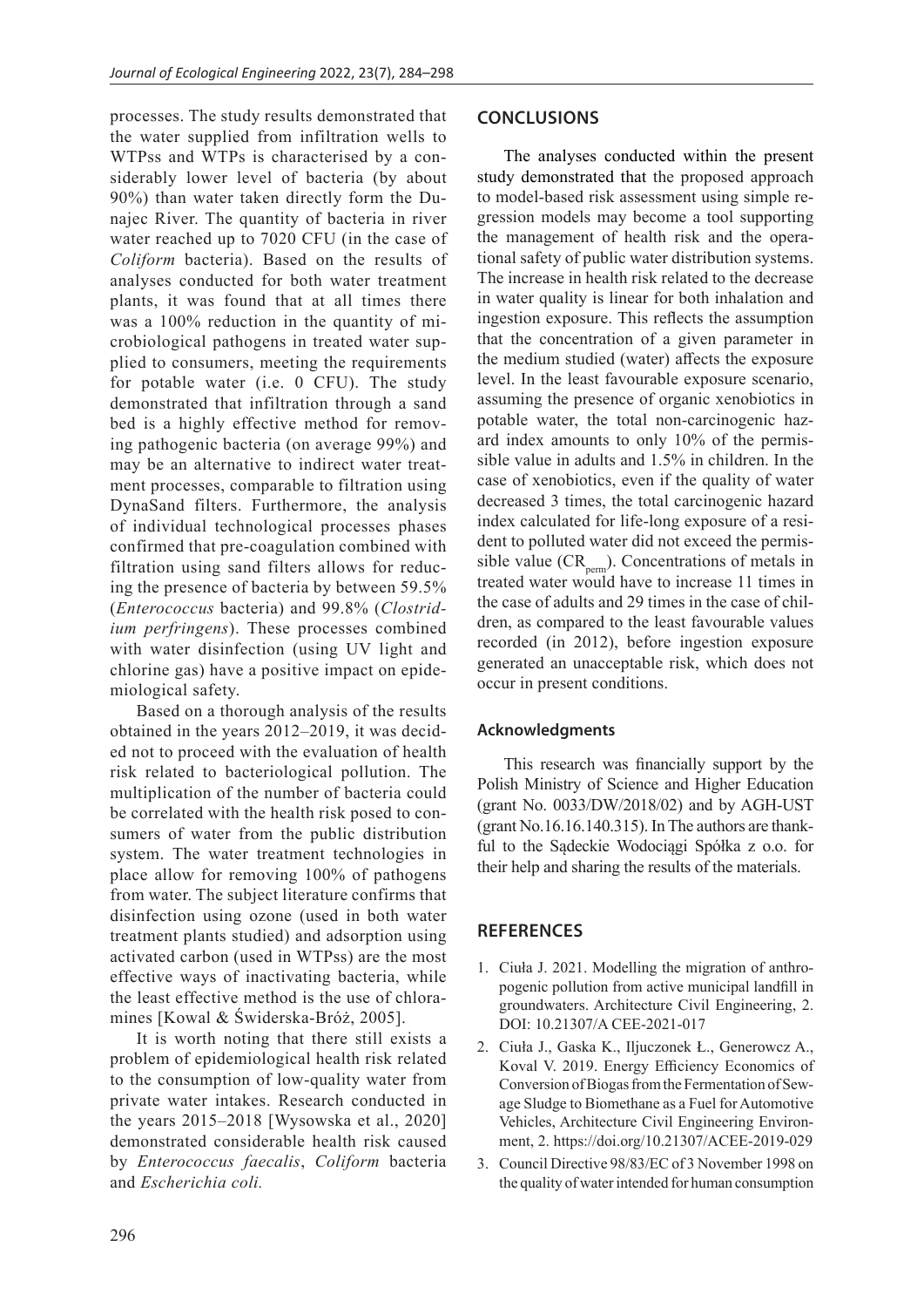- 4. Directive (EU) 2020/2184 of the European Parliament and of the Council of 16 December 2020 on the quality of water intended for human consumption
- 5. Izquierdo M., De Miguel E., Ortega M.F., Mingot J. 2015. Bioaccessibility of metals and human health risk assessmentin community urban gardens. Chemosphere, 135, 312–318. DOI: 10.1016/j. chemosphere.2015.04.079
- 6. Wu J., Man Y., Sun G., Shang L. 2018. Occurrence and Health-Risk Assessment of Trace Metals in Raw and Boiled Drinking Water from Rural Areas of China. Water, 10, 641.
- 7. Kabata-Pendias A., Szteke B. 2012. Trace elements in geo- and biosphere. Puławy, IUNG [in Polish]
- 8. Karyab H., Yunesian M., Nasseri S., Rastkari N., Mahvi A., Nabizadeh R. 2016. Carcinogen Risk Assessment of Polycyclic Aromatic Hydrocarbons in Drinking Water, Using Probabilistic Approaches. Iran J Public Health, 45(11), 1455–1464.
- 9. Kicińska A., Wysowska E. 2021. Health risk related to the presence of metals in drinking water from different types of sources, Water Environ. J., 24–40
- 10. Kicińska A., Glichowska P., Mamak M. 2019. Micro- and macroelement contents in the liver of farm and wild animals and the health risks involved in liver consumption. Environmental Monitoring and Assessment, 191, 3(132): 1-18, DOI: 10.1007/ s10661-019-7274-x
- 11. Kicińska A., Kosa-Burda B., Kozub P. 2018. Utilization of a sewage sludge for rehabilitating the soils degraded by the metallurgical industry and a possible environmental risk involved. Human and Ecological Risk Assessment, 24(7) 1990-2010, DOI: 10.1080/10807039.2018.1435256
- 12. Kicińska A. 2018. Health risk assessment related to an effect of sample size fractions: methodological remarks. Stochastic Environmental Research and Risk Assessment, 32, 1867–1887. DOI: 10.1007/ s00477-017-1496-7
- 13. Kicińska A. 2016. Assessment of the road traffic impact on accumulation of selected elements in soils developed on Krynica and Bystrica subunit (Magura Nappe, Polish Outer Carpathians). Carpathian Journal of Earth and Environmental Sciences, 11(1), 245–254
- 14. Kicińska A., Gruszecka-Kosowska A. 2016. Longterm changes of metal contents in two metallophyte species (Olkusz area of Zn-Pb ores, Poland). Environmental Monitoring and Assessment, 188(6), 188-339. DOI: 10.1007/s10661-016-5330-3
- 15. Kosa B., Kicińska A. 2016. Coal from the waste disposal site of the Siersza mine (Trzebinia, Poland) and its properties as a possible alternative fuel. E3S Web of Conferences, 10, Art. No. UNSP 00039. DOI: 10.1051/e3sconf/20161000039
- 16. Kowal A.L., Świderska-Bróż M. 2005. Water purification. Polish Scientific Publishers PWN. [in Polish]
- 17. MCMahon P.B., Barlow J.R.B., Engle M.A., Belitz K., Ging P.B., Hunt A. G., Jurgens B.C., Kharaka Y.K., Tollett R.W., Kresse T.M. 2017. Methane and Benzene in Drinking-Water Wells Overlying the Eagle Ford, Fayetteville, and Haynesville Shale Hydrocarbon Production Areas. Environ. Sci. Technol., 51(12), 6727–6734. https://doi.org/10.1021/ acs.est.7b00746.
- 18. National Critical Infrastructure Protection Program 2018. consolidated text. [in Polish]
- 19. Paczyński B., Sadurski A. [eds]. 2007. Regional hydrogeology of Poland. Fresh waters, Polish Geological Institute, Warsaw, 1, 108–137. [in Polish]
- 20. Regulation of the Minister of Maritime Economy and Inland Navigation of 29 August 2019 on the requirements to be met by surface waters used to supply people with water intended for human consumption (Journal of Laws 2018.1747 of 13 September 2019). [in Polish]
- 21. Regulation of the Minister of Health of 7 December 2017 on the quality of water intended for human consumption (Journal of Laws of 2017, item 2294). [in Polish]
- 22. Song Y.M., Wang C., Liu S., Pan J.C., Guo P.R. 2019. Distribution, Sources, and Health Risk Assessment of PAHs in Water Supply Source Regions of Guangzhou. Aug; 40(8), 3489-3500. DOI: 10.13227/j.hjkx.201811006.
- 23. Walaszek M., Cary L., Bilbon G., Blessing M., Bouvet-Swialkowski A., Criquet J., Mossmann J-R. 2020. Transfer dynamics of chlorinated solvents in the chalk aquifer of northern France [w] EGU General Assembly 2020, Online, 4–8 May 2020, EGU2020-13163. https://doi.org/10.5194/egusphere-egu2020-13163
- 24. Water Safety Plan Sądeckie Wodociagi, 2019. Unpublished item.
- 25. Wiewiórska I., Wysowska E., Zaryczny S. 2021a. Risk analysis of the surface intake on the Dunajec River in Stary Sącz. Sądeckie Waterworks. Unpublished item [in Polish]
- 26. Wiewiórska I., Wysowska E., Zaryczny S. 2021b. Risk analysis of the surface intake on the Dunajec River in Świniarsko. Sądeckie Waterworks. Unpublished item. [in Polish]
- 27. Wirchowska B., Kozłowski J., Jankowska D. 2021. Health risk assessment in the light of Polish and European Union regulations on the quality of drinking water. Environmental Protection, 4, 19-22. [in Polish]
- 28. Wongsasuluk P., Chotpantarat S., Siriwong W., Robson M. 2013. Heavy metal contamination and human health risk assessment in drinking water from shallow groundwater wells in an agricultural area in Ubon Ratchathani province, Thailand. Environ Geochem Health. Springer. DOI: 10.1007/ s10653-013-9537-8.